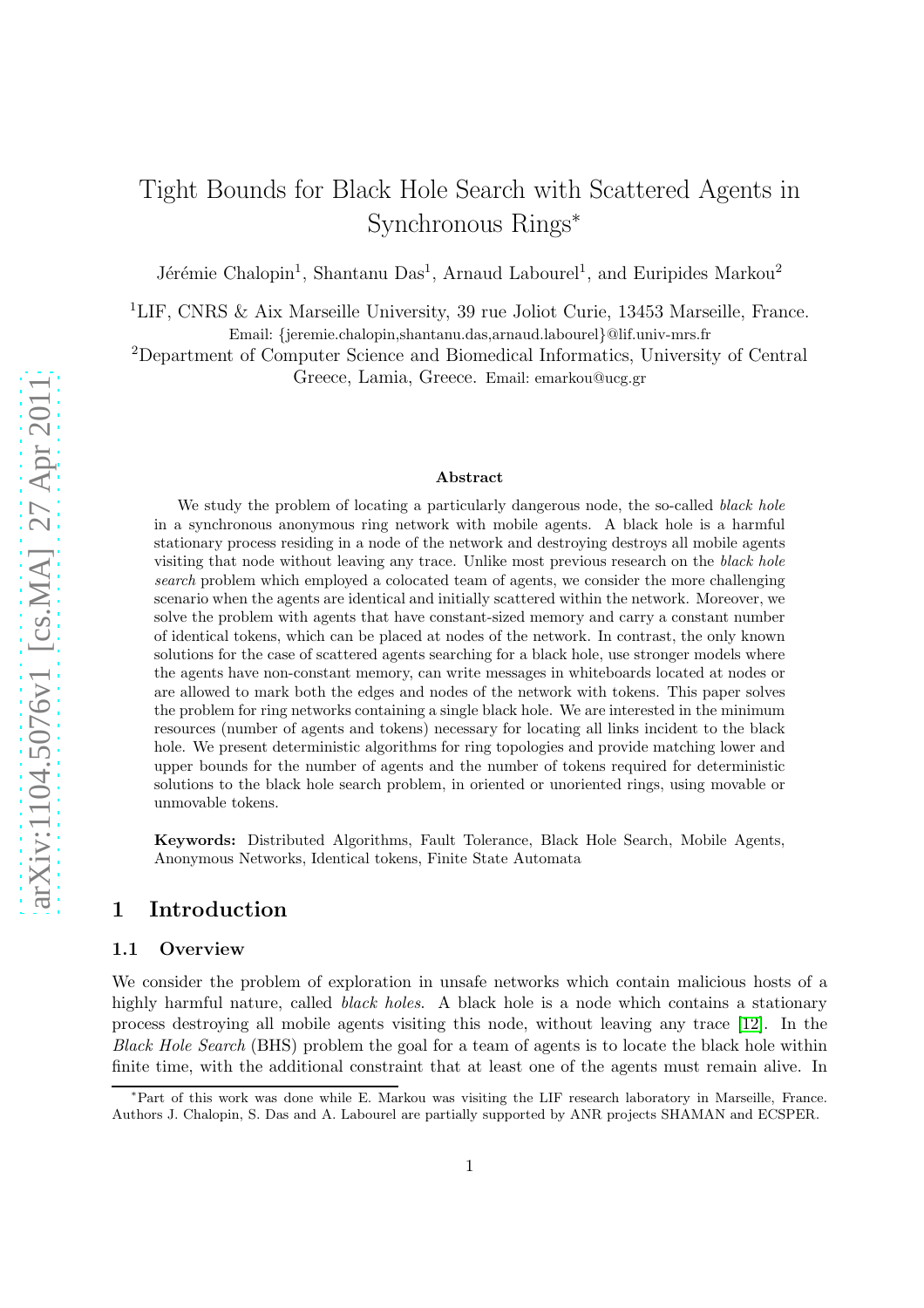particular, at least one agent must survive and the surviving agents must have located (or marked) all edges leading to the black hole. It is usually assumed that all the agents start from the same location and have distinct identities. In this paper, we do not make such an assumption and study the problem for identical agents starting from distinct locations within the network. We focus on minimizing the resources required to find the black hole.

The only way of locating a black hole is to have at least one agent visiting it. However, since any agent visiting a black hole is destroyed without leaving any trace, the location of the black hole must be deduced by some communication mechanism employed by the agents. Four such mechanisms have been proposed in the literature: a) the whiteboard model in which there is a whiteboard at each node of the network where the agents can leave messages, b) the 'pure' token model where the agents carry tokens which they can leave at nodes, c) the 'enhanced' token model in which the agents can leave tokens at nodes or edges, and d) the time-out mechanism (only for synchronous networks) in which one agent explores a new node while another waits for it at a safe node.

The most powerful inter-agent communication mechanism is having whiteboards at all nodes. Since access to a whiteboard is provided in mutual exclusion, this model could also provide the agents a symmetry-breaking mechanism: If the agents start at the same node, they can get distinct identities and then the distinct agents can assign different labels to all nodes. Hence in this model, if the agents are initially co-located, both the agents and the nodes can be assumed to be non-anonymous without any loss of generality. The BHS problem has been studied using whiteboards in asynchronous networks, with the objective of minimizing the number of agents required to locate the black hole. Note that in asynchronous networks, it is not possible to answer the question of whether or not a black hole exists in the network, since there is no bound on the time taken by an agent to traverse an edge. Assuming the existence of (exactly one) black hole, the minimum sized team of co-located agents that can locate the black hole depends on the maximum degree  $\Delta$  of a node in the network (unless the agents have a complete map of the network). In any case, the prior knowledge of the network size is essential to locate the black hole in finite time.

In the case of synchronous networks two co-located distinct agents can discover one black hole in any graph by using the time-out mechanism, without the need of whiteboards or tokens. Furthermore it is possible to detect whether a black hole actually exists or not in the network. Hence, with co-located distinct agents, the issue is not the feasibility but the time efficiency of black hole search (see [\[3,](#page-16-1) [4,](#page-16-2) [6,](#page-16-3) [7,](#page-16-4) [21,](#page-17-0) [22,](#page-17-1) [23\]](#page-17-2) for example). However when the agents are scattered in the network (as in our case), the time-out mechanism is not sufficient to solve the problem anymore.

Most of the previous results on black hole search used agents whose memory is at least logarithmic in the size of the network. This means that these algorithms are not scalable to networks of arbitrary size. This paper considers agents modeled as finite automata, i.e., having a constant number of states. This means that these agents can not remember or count the nodes of the network that they have explored. In this model, the agents cannot have prior knowledge of the size of the network. For synchronous ring networks of arbitrary size, containing exactly one black hole, we present deterministic algorithms for locating the black hole using scattered agents each having constant-sized memory. We are interested in minimizing both the number of agents and the number of tokens required for solving the BHS problem.

We use the 'pure' token model. While the whiteboard model is commonly used in unsafe networks, the token model has been mostly used for exploration of safe networks. Note that the 'pure' token model can be implemented with  $O(1)$ -bit whiteboards (assuming that only a constant number of tokens may be placed on a node at the same time), while the 'enhanced' token model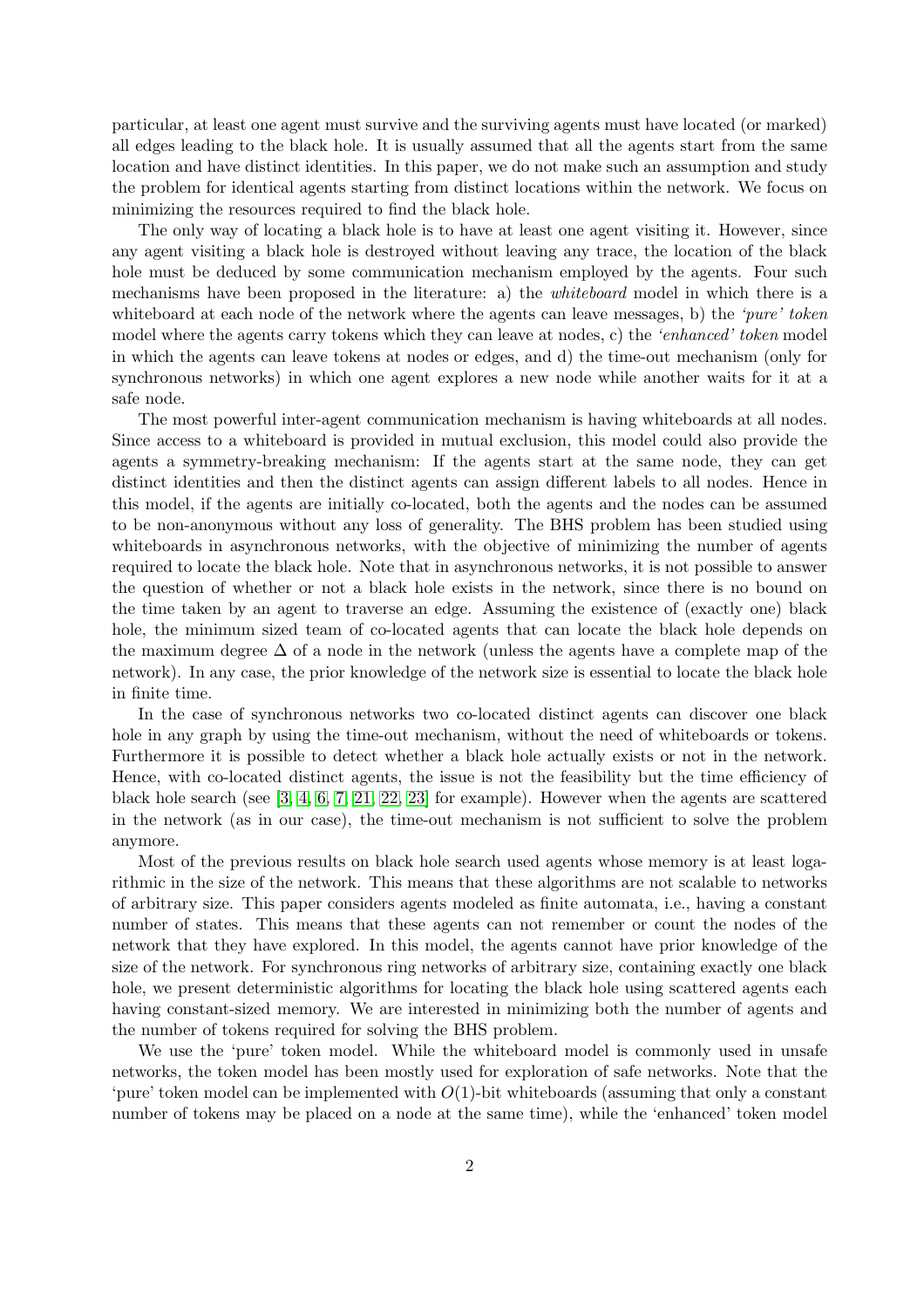can be implemented with  $O(\log \Delta)$ -bit whiteboards. In the previous results using the whiteboard model, the capacity of each whiteboard is always assumed to be of at least  $\Omega(\log n)$  bits, where  $n$  is the number of nodes of the network. Unlike the whiteboard model, we do not require any mutual exclusion mechanism at the nodes of the network. We distinguish movable tokens (which can be picked up from a node and placed on another) from unmovable tokens (which can not be picked up once they are placed on a node). For both types of tokens, we provide matching upper and lower bounds on both the number of agents and the number of tokens per agent, required for solving the black hole search problem in synchronous rings. Although our algorithms require only a constant size memory for each agent, the impossibility results presented in this paper hold even for agents having unbounded memory.

#### 1.2 Related Works

The exploration of an unknown graph by one or more mobile agents is a classical problem initially formulated in 1951 by Shannon [\[25\]](#page-17-3) and it has been extensively studied since then (e.g., see [\[1,](#page-16-5) [8,](#page-16-6) [19\]](#page-17-4)). In unsafe networks containing a single dangerous node (black hole), the problem of searching for it has been studied in the asynchronous model using whiteboards and given that all agents initially start at the same safe node (e.g.,  $[9, 11, 12, 13]$  $[9, 11, 12, 13]$  $[9, 11, 12, 13]$  $[9, 11, 12, 13]$ ). It has also been studied using 'enhanced' tokens in [\[10,](#page-16-9) [14,](#page-17-6) [26\]](#page-17-7) and in the 'pure' token model in [\[17\]](#page-17-8). It has been proved that the problem can be solved with a minimal number of agents performing a polynomial number of moves. Notice that in an asynchronous network the number of the nodes of the network must be known to the agents otherwise the problem is unsolvable [\[12\]](#page-16-0). If the network topology is unknown, at least  $\Delta + 1$  agents are needed, where  $\Delta$  is the maximum node degree in the graph [\[11\]](#page-16-8). It is usually assumed that the network is bi-connected and the existence of one black hole is common knowledge.

In asynchronous networks, with scattered agents (not initially located at the same node), the problem has been investigated for arbitrary topologies [\[2,](#page-16-10) [18\]](#page-17-9) in the whiteboard model while in the 'enhanced' token model it has been studied for rings [\[15,](#page-17-10) [16\]](#page-17-11) and for some interconnected networks [\[26\]](#page-17-7).

The issue of efficient black hole search has been studied in synchronous networks without whiteboards or tokens (only using the time-out mechanism) in [\[3,](#page-16-1) [4,](#page-16-2) [6,](#page-16-3) [7,](#page-16-4) [21,](#page-17-0) [22,](#page-17-1) [23\]](#page-17-2) under the condition that all distinct agents start at the same node.

The problem has also been studied for co-located agents in asynchronous and synchronous directed graphs with whiteboards in [\[5,](#page-16-11) [23\]](#page-17-2). In [\[4\]](#page-16-2) they study how to locate and repair faults (weaker than black holes) using co-located agents in synchronous known networks with whiteboards and in [\[20\]](#page-17-12) they study the problem in asynchronous networks with whiteboards and co-located agents without the knowledge of incoming link. A different dangerous behavior is studied for co-located agents in [\[24\]](#page-17-13), where the authors consider a ring and assume black holes with Byzantine behavior, which do not always destroy a visiting agent.

In all previous papers (apart from [\[17\]](#page-17-8)) studying the Black Hole Search problem using tokens, the 'enhanced' token model is used. The weakest 'pure' token model has only been used in [\[17\]](#page-17-8) for co-located agents in asynchronous networks. In all previous solutions to the problem using tokens, the agents are assumed to have non-constant memory.

#### 1.3 Our Contributions

Unlike previous studies on BHS, we consider the scenario of anonymous (i.e., identical) agents that are initially scattered in an anonymous ring. We focus our attention on very simple mobile agents. The agents have constant-size memory, they carry a constant number of identical tokens which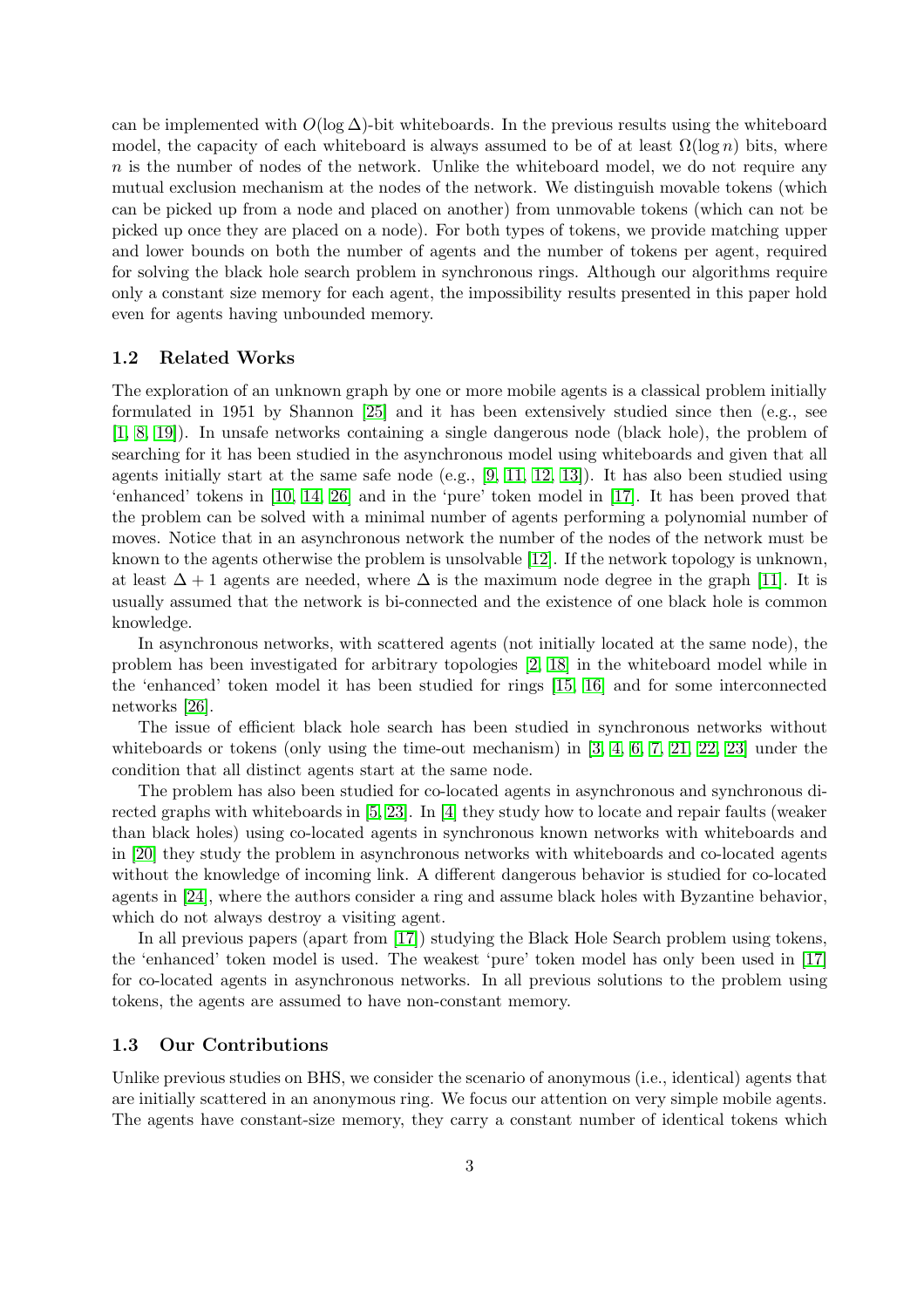can be placed at nodes and, (apart from using the tokens), they can communicate with other agents only when they meet at the same node. We consider four different scenarios depending on whether the tokens are movable or not, and whether the agents agree on a common orientation. We present deterministic optimal algorithms and provide matching upper and lower bounds for the number of agents and the number of tokens required for solving BHS (See Table [1](#page-3-0) for a summary of results). Surprisingly, the agreement on the ring orientation does not influence the number of agents needed in the case of movable tokens but is important in the case of unmovable tokens.

The lower bounds presented in this paper are very strong in the sense that they do not allow any trade-off between the number of agents and the number of tokens for solving the BHS problem. In particular we show that:

- Any constant number of agents, even having unlimited memory, cannot solve the BHS problem with less tokens than depicted in all cases of Table [1.](#page-3-0)
- Any number of agents less than that depicted in all cases of Table [1](#page-3-0) cannot solve the BHS problem even if the agents are equipped with any constant number of tokens and they have unlimited memory.

Meanwhile our algorithms match the lower bounds, are time-optimal and since they do not require any knowledge of the size of the ring or the number of agents, they work in any anonymous synchronous ring, for any number of anonymous identical agents (respecting the minimal requirements of Table [1\)](#page-3-0).

|            |            | Resources necessary |                |                            |
|------------|------------|---------------------|----------------|----------------------------|
|            |            | and sufficient      |                |                            |
| Tokens are | Ring is    | $#$ agents          | $#$ tokens     | References in the paper    |
| Movable    | Oriented   |                     |                | Theorem 3.1, 3.2 and 4.1   |
|            | Unoriented |                     |                |                            |
| Unmovable  | Oriented   |                     | $\overline{2}$ | Theorem 3.1, 3.3 and $5.1$ |
|            | Unoriented | ц                   | റ              | Theorem 3.1, 3.4 and $5.2$ |

<span id="page-3-0"></span>

| Table 1: Summary of results for BHS in synchronous rings |  |  |
|----------------------------------------------------------|--|--|
|----------------------------------------------------------|--|--|

## 2 Our Model

Our model consists of an anonymous, synchronous ring network with  $k \geq 2$  identical mobile agents that are initially located at distinct nodes called homebases. Each mobile agent owns a constant number t of identical tokens which can be placed at any node visited by the agent. The tokens are indistinguishable. Any token or agent at a given node is visible to all agents on the same node, but not visible to agents on other nodes. The agents follow the same deterministic algorithm and begin execution at the same time and being in the same initial state. In all our protocols a node may contain at most two tokens at the same time. At any node of the ring, the ports leading to the two incident edges are distinguishable and locally labelled (e.g. as 1 and 2) and an agent arriving at a node knows the port-label of the edge through which it arrived. In the special case of an oriented ring, the ports are consistently labelled as Left and Right (i.e., all ports going in the clockwise direction are labelled Left). In an unoriented ring, the local port-labeling at a node is arbitrary and each agent in its first step chooses one direction as Left and in every subsequent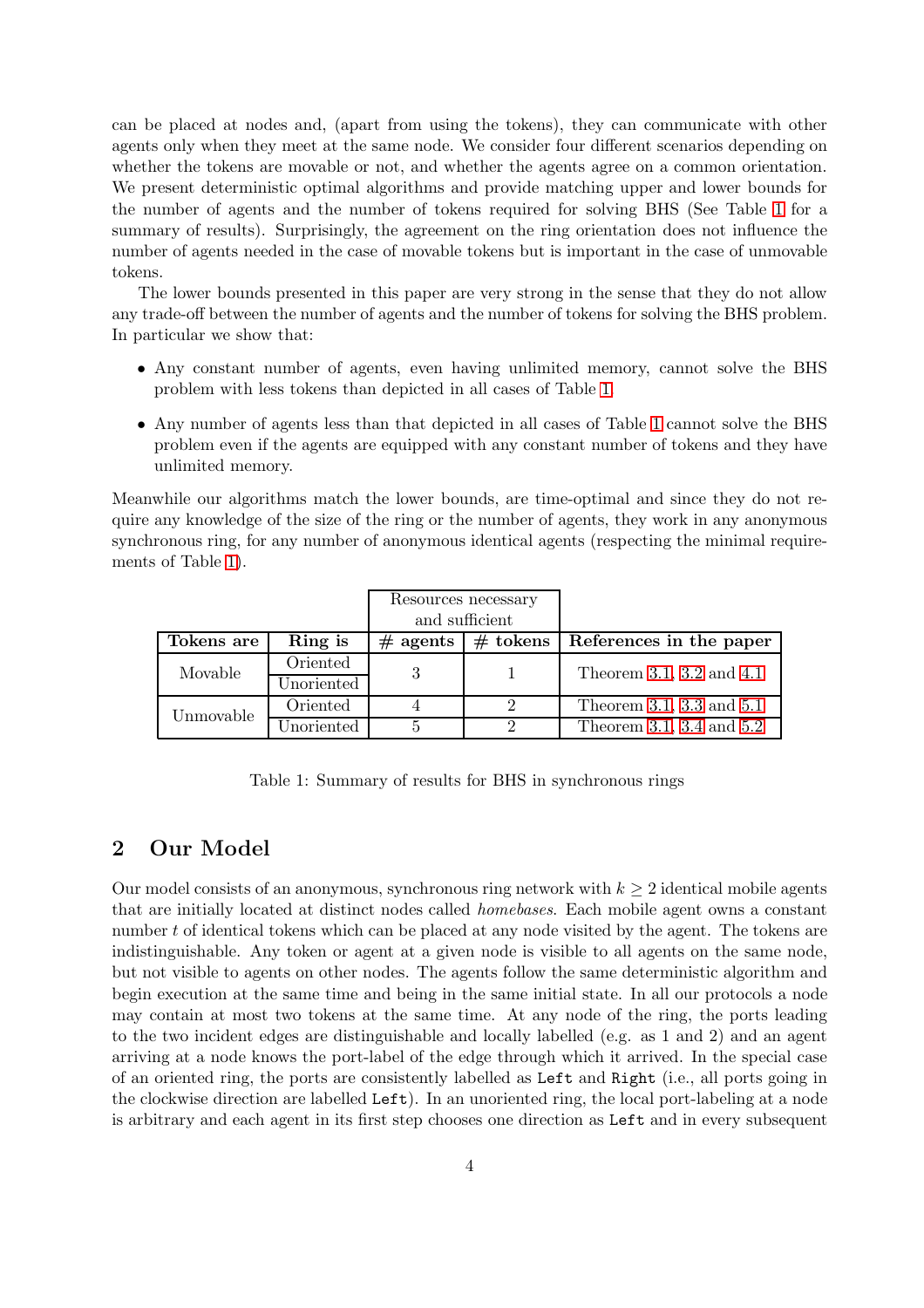step, it translates the local port-labeling at a node into Left and Right according to its chosen orientation.

In a single time unit, each mobile agent completes one *step* which consists of the Look, Compute and Move stages (in this order). During the Look stage, an agent obtains information about the configuration of the current node (i.e., agents, tokens present at the node) and its own configuration (i.e., the port through which it arrived and the number of tokens it carries). During the Compute stage, an agent can perform any number of computations (i.e., computations are instantaneous in our model). During the Move stage, the agent may put or pick up a token at the current node and then either move to an adjacent node or remain at the current node. Since the agents are synchronous they perform each stage of each step at the same time. We call a token movable if it can be put on a node and picked up later by any mobile agent visiting the node. Otherwise we call the token unmovable in the sense that, once released, it can occupy only the node where it was released.

Formally we consider a mobile agent as a finite Moore automaton  $\mathcal{A} = (\mathcal{S}, S_0, \Sigma, \Lambda, \delta, \phi)$ , where S is a set of  $\sigma \geq 2$  states among which there is a specified state  $S_0$  called the *initial* state;  $\Sigma \subseteq \mathcal{D} \times \mathcal{C}_v \times \mathcal{C}_A$  is the set of possible configurations an agent can see when it enters a node;  $\Lambda \subseteq \mathcal{D} \times \{\text{put}, \text{pick}, \text{no action}\}\$ is the set of possible actions by the agent;  $\delta : \mathcal{S} \times \Sigma \to \mathcal{S}$  is the transition function; and  $\phi : \mathcal{S} \to \Lambda$  is the output function.  $\mathcal{D} = \{\text{left}, \text{right}, \text{none}\}\$ is the set of possible directions through which the agent arrives at or leaves a node (none represents no move by the agent).  $\mathcal{C}_v = \{0, 1\}^\sigma \times \{0, 1, 2\}$  is the set of possible configurations at a node, consisting of a bit string that denotes for each possible state whether there is an agent in that state, and an integer that denotes the number of tokens at that node (in our protocols at most 2 tokens reside at a node at any time). Finally,  $C_A = \{1,2\} \times \{0,1\}$  is the set of possible configurations of an agent, i.e., its orientation and whether it carries any tokens or not.

Notice that all computations by the agents are independent of the size  $n$  of the network and the number k of agents. The agents have no knowledge of n or k. The agents only know the number of tokens they have. Since the agents are identical they face the same limitations on their knowledge of the network. There is exactly one black hole in the network. An agent can start from any node other than the black hole and no two agents are initially colocated[∗](#page-4-1) . Once an agent detects a link to the black hole, it marks the link permanently as dangerous (i.e., disables this link). We require that at the end of a black hole search scheme, all links incident to the black hole (and only those links) are marked dangerous and that there is at least one surviving agent. Note that our definition of a successful BHS scheme is slightly different from the original definition, since we consider finite state agents. The time complexity of a BHS scheme is the number of time units needed for completion of the scheme, assuming the worst-case location of the black hole and the worst-case initial placement of the scattered agents.

## 3 Impossibility Results

#### 3.1 Oriented Rings

<span id="page-4-0"></span>We first show that when the tokens are unmovable, any constant number of agents need at least two tokens to solve the BHS problem.

**Theorem 3.1** For any constant k, there exists no algorithm that solves BHS in all oriented rings containing one black hole and k or more scattered agents, when each agent is provided with only

<span id="page-4-1"></span><sup>∗</sup> Since there is no symmetry breaking mechanism at a node, two agents starting at the same node and in the same state, would behave as a single (merged) agent.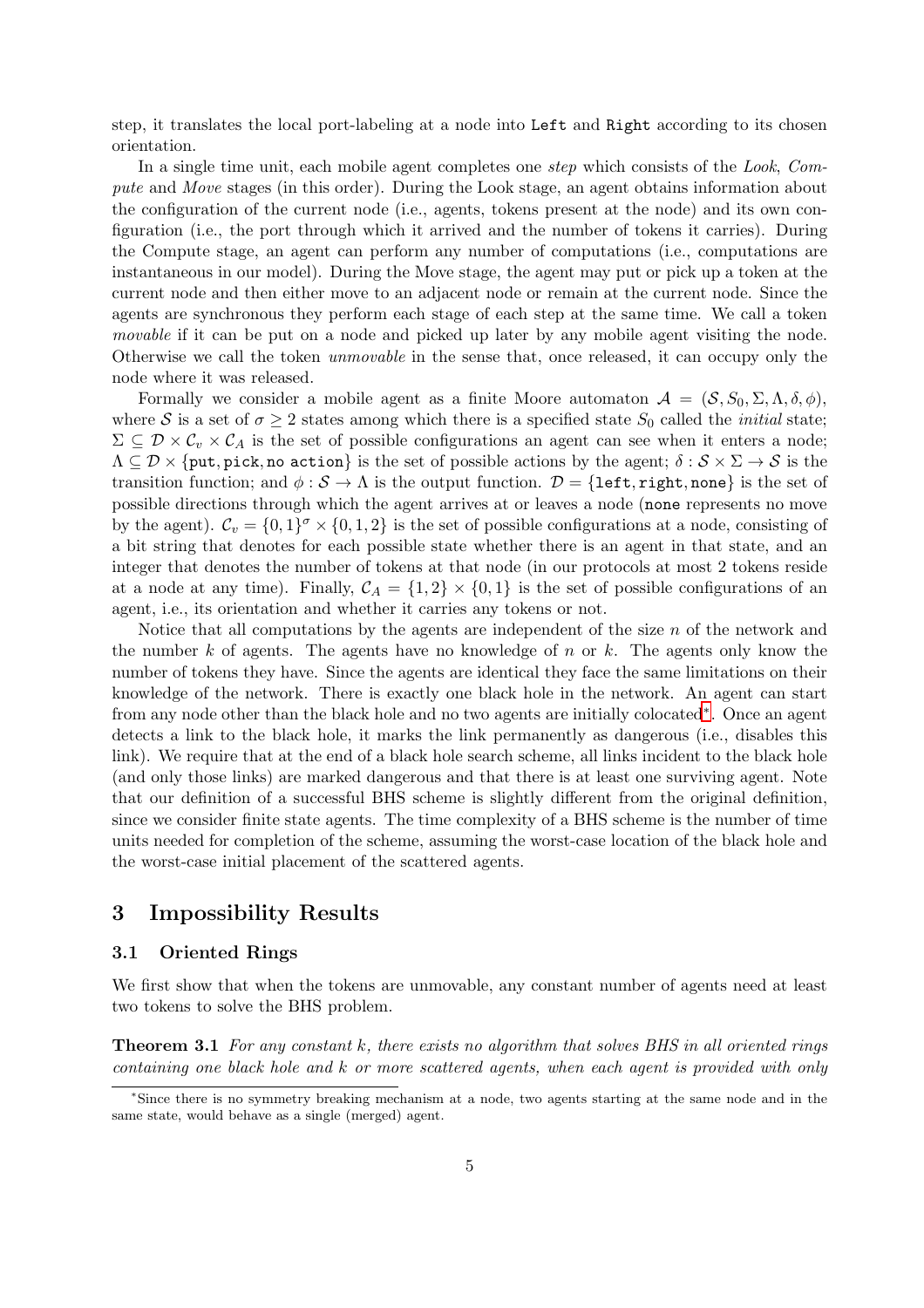one unmovable token. The result holds even if the agents have unlimited memory.

*Proof* : Suppose there is a correct BHS algorithm that solves the problem with k or more agents in rings of any size. If the algorithm does not require any agent to put down its token, such an algorithm should work even if every agent puts its token on its homebase in the first step. So without loss of generality, we assume that an agent puts down its token after executing a finite number of steps of the algorithm (unless it encounters some agents, some tokens or the black hole within this time). Now consider the behavior of this agent when placed on an infinite line (with no other agent). Suppose the agent puts down its token at a distance of x (w.l.o.g. in the left direction) from its homebase. Further let  $p$  be the maximum distance that the agent has travelled from its homebase (in either direction) before it puts down its token (thus,  $x \leq p$ ). Now, consider a ring  $R_1$  of size  $n = 2k(p + 1)$  with one black hole and k agents such that the agents are initially placed at a distance of  $2(p + 1)$  apart (see Figure [1\(](#page-6-2)a)). The black hole is located in the middle of a segment between two consecutive agents (i.e., it is at a distance  $(p+1)$  from the closest agents). Since the agents start in the same state, they take the same actions and remain in identical states (until they encounter another agent, or a token or the black hole). As long as the agents do not travel any further than a distance  $p$  from their homebase, they will not see anything different from the agent on the infinite line. Thus, each agent will put its token  $x \leq p$ places to the left of its homebase. Each agent will do so at the same time and in the same state. During the rest of the algorithm, an agent can only move, observe the tokens and possibly mark some link as dangerous. Due to the correctness of the algorithm, at some time  $\tau$ , some agent will mark one link leading to the black hole as dangerous. Up to time  $\tau$ , all surviving agents behave the same. If there are more than one surviving agent, all of them are in the same state  $\beta$  and still at a distance of  $2(p+1)$  apart. Thus, if one such agent marks a link as dangerous, the next agent would mark a link at a distance of  $2(p + 1)$  away. So, one of the agents would have incorrectly marked a link—a contradiction to the correctness of the algorithm.

The remaining case to consider is when the agent that marks a link, is the last surviving agent. In this case, we can construct another ring  $R_2$  of size  $n = 2(k + 1)(p + 1)$  with one black hole and  $(k + 1)$  agents initially placed the same distance apart as in the ring  $R_1$  (see Figure [1\(](#page-6-2)b)). In an execution of the same algorithm on ring  $R_2$ , after exactly  $\tau$  time steps, there will be two surviving agents both in the same state  $\beta$  and at a distance of  $2(p+1)$  from each other. Thus the two agents will mark as dangerous, two distinct links at a distance of  $2(p + 1)$  apart. Hence the algorithm fails for the ring  $R_2$ .

We now derive some lower bounds on the number of agents necessary to solve the BHS problem. The following result proves that at least one agent needs to be sacrificed for detecting each link leading to the black hole.

#### <span id="page-5-0"></span>Lemma 3.1 During any execution of any BHS algorithm, if a link to the black hole is correctly marked, then at least one agent must have entered the black hole through this link.

Proof : Suppose for the sake of contradiction that there exists a correct BHS algorithm such that during any execution of this algorithm one link incident to the black hole is marked before any agent traverses this link. Assume without loss of generality that the link is on the left of the black hole. Consider the ring of size  $n$  which leads to this execution. Now, add a vertex on the left of the black hole, obtaining a ring of size  $n+1$ , while keeping the same initial positions for the agents. The agents will behave as in the ring of size  $n$  since they do not know the size of the ring and will see exactly the same configuration. Hence they will mark the left link of the new node as the link leading to the black hole. This contradicts with the correctness of the BHS algorithm.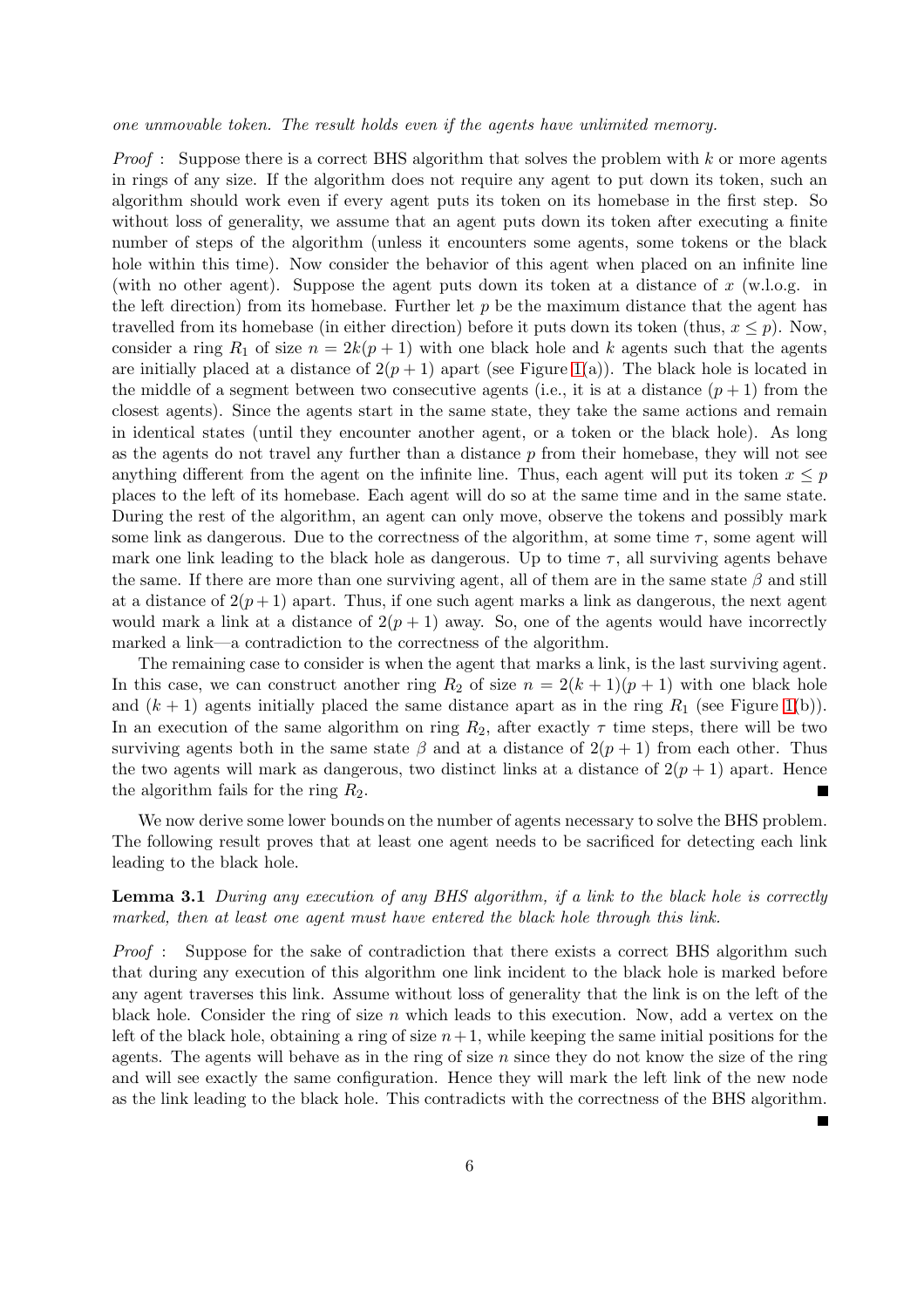

<span id="page-6-2"></span>Figure 1: (a) An oriented ring  $R_1$  with k agents and a black hole, (b) a larger oriented ring  $R_2$ with  $k + 1$  agents and one black hole.

<span id="page-6-0"></span>To solve the BHS problem in a ring, both links leading to the black hole need to be marked as dangerous. Thus, we immediately arrive at the following result.

Theorem 3.2 Two mobile agents carrying any number of movable (or unmovable) tokens each, cannot solve the BHS problem in an oriented ring, even if the agents have unlimited memory.

<span id="page-6-1"></span>When the tokens are unmovable, even three agents are not sufficient to solve BHS as shown below.

Theorem 3.3 Three mobile agents carrying a constant number of unmovable tokens each, cannot solve the BHS problem in an oriented ring, even if agents have unlimited memory.

Proof: Suppose for the sake of contradiction that there exists an algorithm which solves the BHS problem for three agents each carrying a constant number t of unmovable tokens. Let x and y be two integers chosen by the adversary, such that  $1 \leq x, y \leq 2t$ . Suppose the three agents are initially placed on a ring of size  $8t + x + y$  such that the distance between the first and second and between the second and third agent is 4t. The black hole is between the third and the first agent at a distance x from one of them and at distance y from the other (as in Figure [2\)](#page-7-1). By Lemma [3.1,](#page-5-0) at least one agent would fall into the black hole before any link to the black hole is identified. Consider the phase  $P$  of the algorithm from the start until the first time an agent falls into the black hole. Let us call this agent a. Assume without loss of generality that agent a enters the black hole by going right (i.e., after traveling a distance of x from its homebase). First, notice that the agents never meet each-other during phase P since they are always at a distance less than 2t from their homebases.

Suppose for the sake of contradiction that after agent a has vanished, the two surviving agents can identify the link used by agent a to enter the black hole without sacrificing another agent. This is only possible if, whenever agent a explores a new node to the right, it leaves a message encoding this fact and the only way to do this is by leaving another token. However, after t explored nodes agent  $a$  runs out of tokens. The adversary may then set  $x$  to be any value between  $t+1$  and 2t. The remaining agents would not have enough information to determine the position of the black hole from the left (without the sacrifice of another agent). However, by Lemma [3.1,](#page-5-0) at least one agent must enter the black hole from the other link (on the right). Thus either one of the links to the black hole is never marked or there are no surviving agents.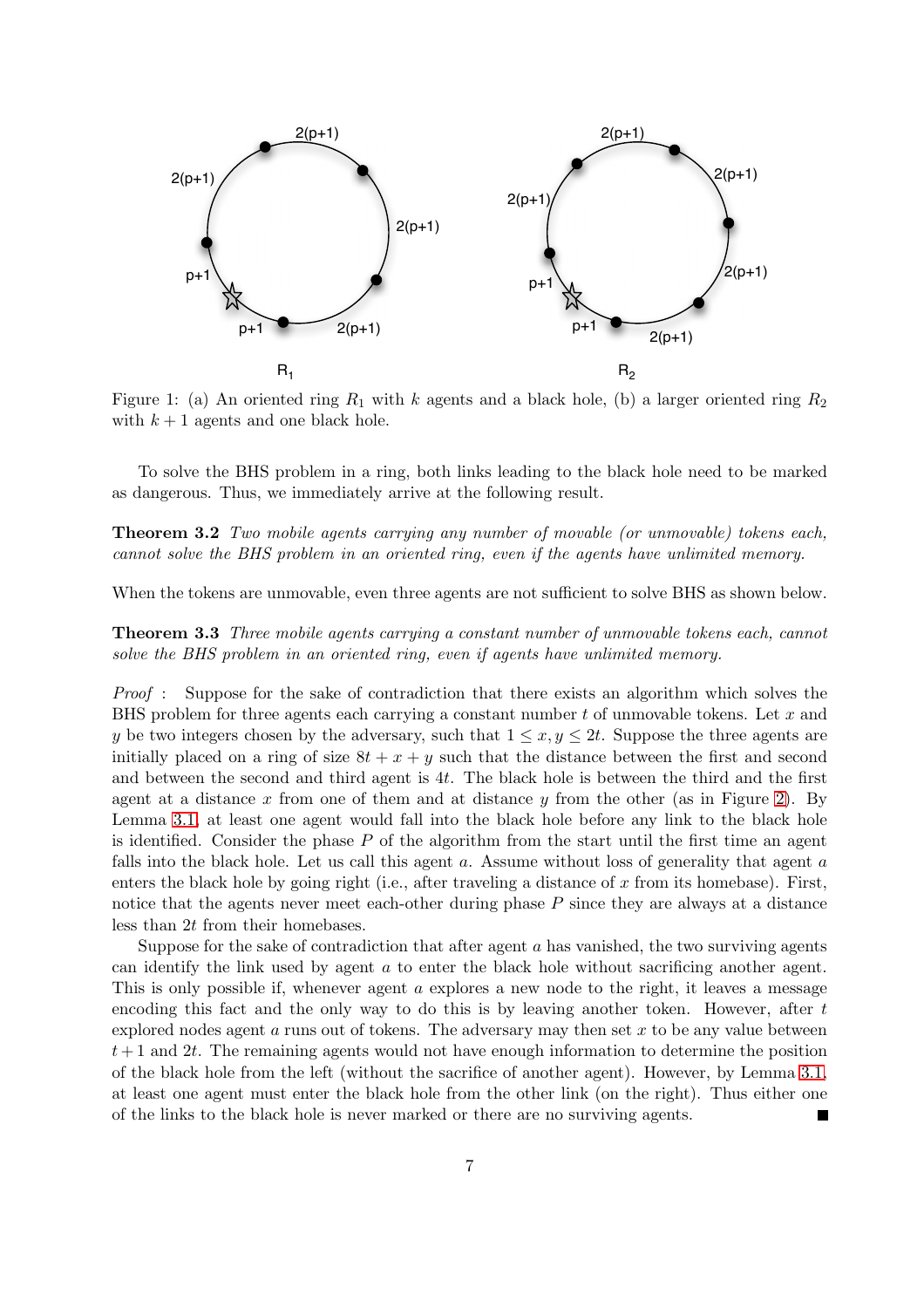

<span id="page-7-1"></span>Figure 2: Three agents with  $t$  unmovable tokens each in an oriented ring.



<span id="page-7-2"></span>Figure 3: Four agents with  $t$  unmovable tokens each in an unoriented ring.

#### 3.2 Unoriented Rings

In an unoriented ring, even four agents do not suffice to solve the BHS problem with unmovable tokens. In fact we show a stronger result that it is not even possible to identify just one of the links to the black hole, using four agents.

<span id="page-7-0"></span>**Theorem 3.4** In an unoriented ring, four agents carrying any constant number of unmovable tokens each, cannot correctly mark any link incident to the black hole, even when the agents have unlimited memory.

Proof : Suppose for the sake of contradiction that there exists an algorithm which marks one of the links incident to the black hole, using four agents each carrying  $t$  unmovable tokens. For some integer x,  $1 \leq x \leq 2t$ , chosen by the adversary, suppose that the four agents and the black hole are initially placed as in Figure [3.](#page-7-2) The distance between two consecutive agents is  $4t + 1$ and the distance between the black hole and the closest agent on each side is  $x$ . Thus, the initial configuration is symmetric and the axis of symmetry crosses an edge and the black hole. The adversary can choose the orientations of the agents in such a way that the two agents closest to the black hole would fall into the black hole at the same time and before any agent meets another agent. Thus, the two surviving agents would continue to be in symmetric situation and they would take similar actions. Using the same argument as in proof of Theorem [3.3,](#page-6-1) the information left by the vanished agent is not sufficient for one agent to correctly identify any link incident to the black hole. Due to the symmetry of the resulting configuration (and the fact that agents cannot meet on an edge), the two remaining agents can never meet and will always be in the same state until they both fall into the black hole (without marking any of the links incident to the black hole).

## 4 BHS Scheme with Movable Tokens

We first consider the case when the agents have movable tokens. If each agent has a movable token it can perform a cautious walk [\[12\]](#page-16-0). The Cautious-Walk procedure consists of the following actions: Put the token at the current node, move one step in the specified direction, return to pick up the token, and again move one step in the specified direction (carrying the token). After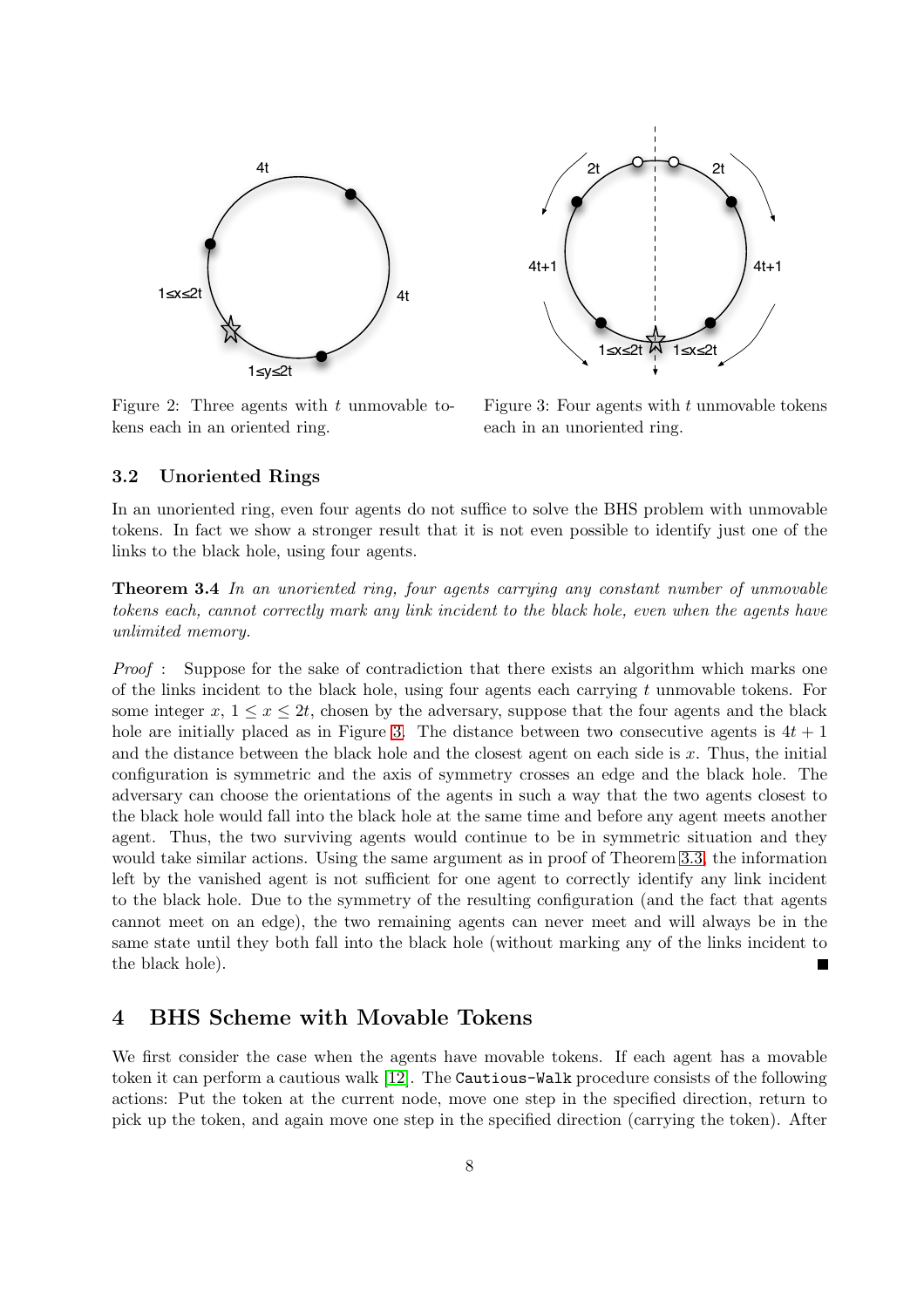each invocation of the Cautious Walk, the agent looks at the configuration of the current node<sup>[†](#page-8-1)</sup> and decides whether to continue performing Cautious Walk.

We show that only three agents are sufficient to solve BHS, when they have one movable token each. Algorithm [1](#page-8-2) achieves this, both for oriented and unoriented rings. The procedure Mark-Link permanently marks as dangerous the specified link.

| Algorithm 1: BHS-Ring-1                                                                                                                                              |     |
|----------------------------------------------------------------------------------------------------------------------------------------------------------------------|-----|
| /* BHS in any ring using $k > 3$ agents having 1 movable token each                                                                                                  | $*$ |
| repeat CautiousWalk (Left);<br>until current node has a token and no agent or next link is marked Dangerous;<br>Mark-Link $(Left)$ ;<br>repeat CautiousWalk (Right); |     |
| <b>until</b> current node has a token and no agent <b>or</b> next link is marked Dangerous;<br>$Mark-Link(Right);$                                                   |     |

<span id="page-8-2"></span><span id="page-8-0"></span>**Theorem 4.1** Algorithm [1](#page-8-2) solves the BHS problem in an unoriented ring with  $k \geq 3$  agents having constant memory and one movable token each.

*Proof* : Notice that all agents start at the same time executing Procedure Cautious  $Walk(dr)$ and at each time they are at the same phase of this procedure. Since the only time an agent checks the number of tokens it sees is after completing an execution of the procedure, if the agent sees at least one token (not including the one it carries) then, either (i) there is another agent (i.e., they were traveling in opposite directions) or (ii) there is no other agent (which means that the token was left by an agent that disappeared). In case (i) the agent continues executing Procedure  $CautiousWalk-dir)$ . In case (ii) it is clear that the black hole resides at the next node in direction dir. In this case, the agent marks the edge to the black hole, reverses direction and repeats the process. Since the agents start from distinct locations at the same time, exactly two agents would fall into the black hole and both links to the black hole would be eventually marked.

## 5 BHS Scheme with Unmovable Tokens

For agents having only unmovable tokens, we use the technique of Paired Walk (called Probing in [\[3\]](#page-16-1)) for exploring new nodes. The procedure is executed by two co-located agents with different roles and the same orientation. One of the agents called the *leader* explores an unknown edge while the other agent, called *follower* waits for the leader. If the other endpoint of the edge is safe, the leader immediately returns to the previous node to inform the follower and then both move to this new node. On the other hand, if the leader does not return in two time steps, the follower knows that the next node is the black hole. (See Procedure Paired Walk).

In order to use the Paired Walk technique, we need to gather two agents at the same node and then break the symmetry between them, so that distinct roles can be assigned to each of them. The basic idea of our algorithms is the following. We first identify the two homebases that are closest to the black hole (one on each side). These homebases are called gates. The gates divide the ring into two segments: one segment contains the black hole (thus, is dangerous); the other segment contains all other homebases (and is safe). Initially all agents are in the safe part and an agent can move to the dangerous part only when it passes through the gate node. We ensure that any agent reaching a gate node, waits for a partner agent in order to perform the Paired

<span id="page-8-1"></span><sup>&</sup>lt;sup>†</sup>Recall that only the tokens put on the node are counted, not the tokens carried by the agent itself.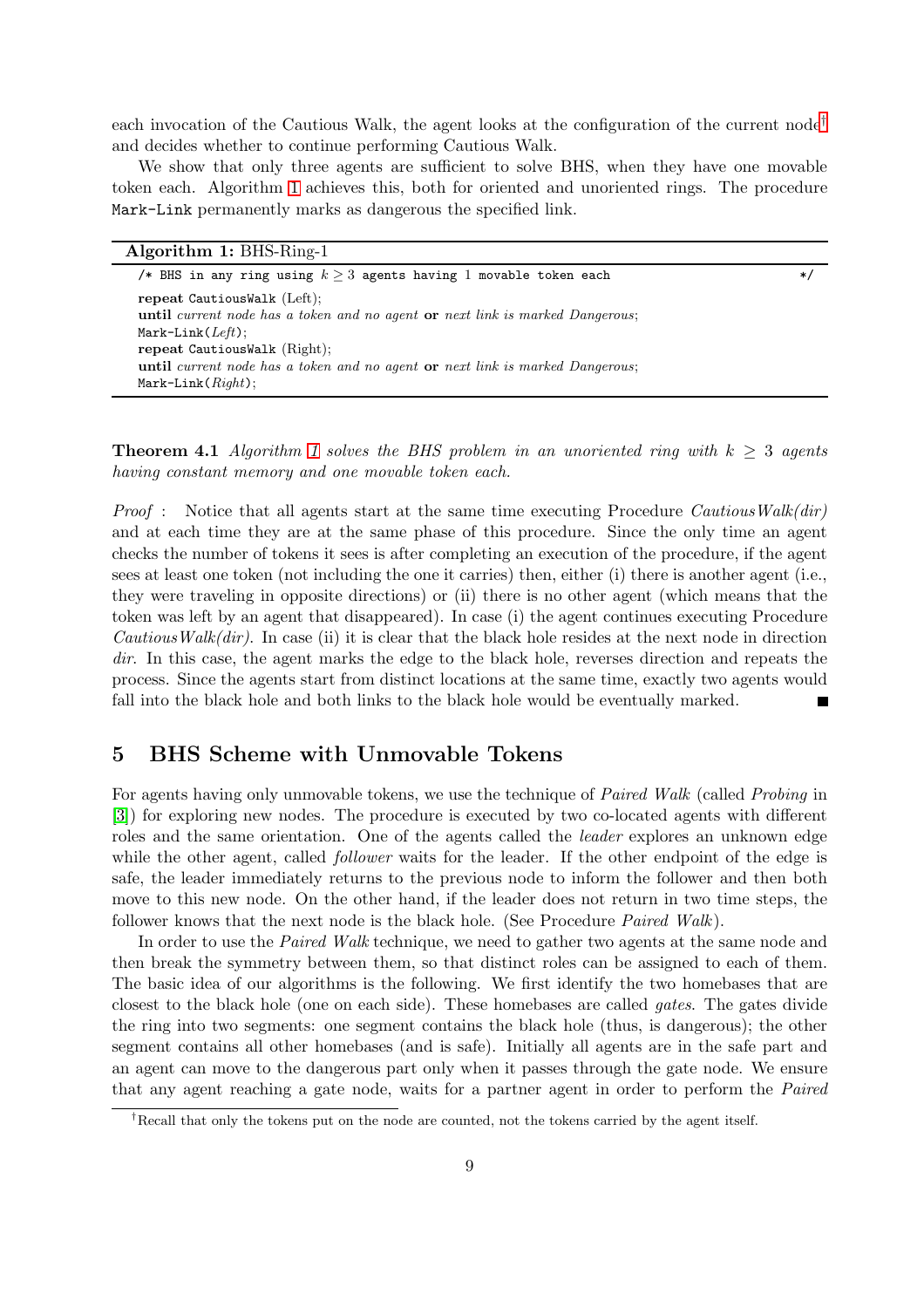Walk procedure. We now present two BHS algorithms, one for oriented rings and the other for unoriented rings.

Procedure PairedWalk( isLeader)

if isLeader then Move one step in specified direction; Move one step back; Move one step in specified direction; else  $WAIT(2);$ if there is a leader then Move one step in specified direction;

#### 5.1 Oriented Rings

In an oriented ring, all agents may move in the same direction (i.e., Left). During the first phase of the algorithm each agent places a token on its homebase, moves left until the next homebase (i.e., next node with a token) and then returns to its homebase to put down the second token. During this phase one agent will fall into the black hole and there will be a unique homebase with a single token (a "gate" node) and the other homebases will have two tokens each. However, the agents may not complete this phase of the algorithm at the same time. Thus during the algorithm, there may be multiple homebases that contain a single token. Whenever an agent reaches a "single token" node, it waits for a partner and then performs Paired Walk in the left direction. One of the agents of a pair (the leader) eventually falls into the black hole and the other agent (the follower) marks the edge leading to the black hole and returns to the gate node, waiting for another partner. When another agent arrives at this node, these two agents perform Paired Walk in the opposite direction to find the other incident link to the black hole. The algorithm sketched below ensures that exactly one leader agent falls into the black hole from each side while performing Paired Walk. (For the full algorithm, please see Algorithm [2\)](#page-10-0)

#### Algorithm BHS-Ring-2:

During the algorithm, an agent a performs the following actions.

- 1. Agent a puts a token and moves left until the next node with a token (state CHECK-LEFT) and then returns to its homebase  $v$  (state GO-BACK) and puts its second token.
- 2. If there are no other agents at  $v$ , the agent moves left until it reaches a node containing exactly one token (state ALONE) and then waits for other agents arriving at this node (state WAITING).
- 3. Otherwise, if there is a WAITING (or ALONE) agent b at node v, the agents a and b form a (LEADER, FOLLOWER) pair.
- 4. If an ALONE agent meets a WAITING agent (and there are no other agents), they form a (LEADER, FOLLOWER) pair.
- 5. A LEADER agent performs Paired Walk until it falls into the black hole or it sees a link marked dangerous. In the latter case it moves to the gate node (state SEARCHER) and participates in Paired Walk in the other direction (state RIGHT-FOLLOWER).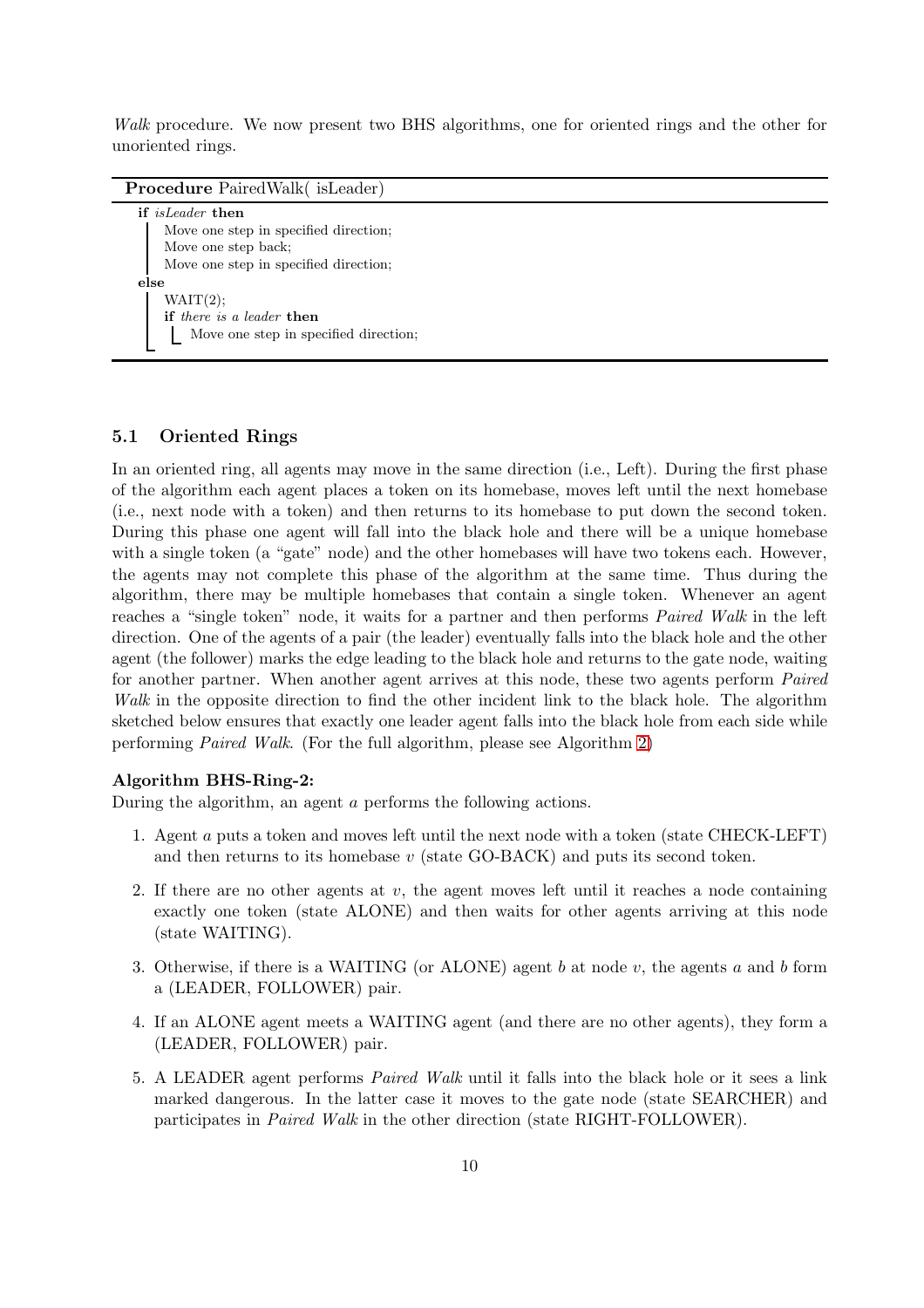Algorithm 2: BHS-Ring-2

<span id="page-10-0"></span>

| $\arg$ u kuun $\omega$ . Diis-King- $\omega$                                                                                                            |                                                                                               |          |  |  |  |
|---------------------------------------------------------------------------------------------------------------------------------------------------------|-----------------------------------------------------------------------------------------------|----------|--|--|--|
| /* BHS in an Oriented Ring, using $k \geq 4$ agents having 2 unmovable tokens each<br>/* Assumptions: All agents have the same initial state START.     |                                                                                               | */<br>*/ |  |  |  |
| START:                                                                                                                                                  |                                                                                               |          |  |  |  |
| Place token at homebase; State := CHECK-LEFT;                                                                                                           |                                                                                               |          |  |  |  |
| CHECK-LEFT:                                                                                                                                             |                                                                                               |          |  |  |  |
| Move Left until the next node that contains a token; $State := GO-BACK$ ;                                                                               |                                                                                               |          |  |  |  |
| GO-BACK:                                                                                                                                                | /* Go home to put the second token */                                                         |          |  |  |  |
| Move Right until the next node that contains a token; Put the second token;<br>if there is a LEADER agent then $State := LEFT-SEARCHCHER;$              |                                                                                               |          |  |  |  |
| else if there is a ALONE agent or a WAITING agent then $State := \text{FOLLOWER};$<br>else $State := \text{ALONE};$                                     |                                                                                               |          |  |  |  |
| ALONE:                                                                                                                                                  | /* Move alone to the node with single token $*/$                                              |          |  |  |  |
| if there is a RIGHT-LEADER agent then $State := \text{RIGHT-FOLLOWER};$                                                                                 | Move Left until a node that contains either only one token or two tokens and a GO-BACK agent; |          |  |  |  |
| else if there is a GO-BACK agent and no WAITING agent then $State := LEADER;$                                                                           |                                                                                               |          |  |  |  |
| else if there is a WAITING agent and no $GO-BACK$ agent then $State := \text{FOLLOWER};$                                                                |                                                                                               |          |  |  |  |
| else if there are no other agents then $State := \text{WAITING}$ ;                                                                                      |                                                                                               |          |  |  |  |
| WAITING:                                                                                                                                                | /* Wait for a partner agent */                                                                |          |  |  |  |
| Wait until other agents arrive at the current node;                                                                                                     |                                                                                               |          |  |  |  |
| if there is a LEADER agent then $State := LEFT-SEARCHCHER;$                                                                                             |                                                                                               |          |  |  |  |
| else if there is a GO-BACK agent or ALONE agent then $State :=$ LEADER;<br>else if there is a RIGHT-LEADER agent then $State := \text{RIGHT-FOLLOWER};$ |                                                                                               |          |  |  |  |
| LEADER:                                                                                                                                                 |                                                                                               |          |  |  |  |
| while the left link is not marked dangerous do PairedWalk $(1)$ in Left direction;                                                                      | /* Perform Paired walk with Follower agent */                                                 |          |  |  |  |
| <b>if</b> the left link is marked dangerous <b>then</b> State := RIGHT-SEARCHER;                                                                        |                                                                                               |          |  |  |  |
| FOLLOWER:                                                                                                                                               | /* Perform Paired walk with Leader agent */                                                   |          |  |  |  |
| while there is a LEADER agent and the left link is not marked BH-link do                                                                                |                                                                                               |          |  |  |  |
| PairedWalk $(0)$ in Left direction;                                                                                                                     |                                                                                               |          |  |  |  |
| if the LEADER did not return during the last step then                                                                                                  |                                                                                               |          |  |  |  |
| Mark-Link (Left); State := RIGHT-LEADER; exit loop;                                                                                                     |                                                                                               |          |  |  |  |
| LEFT-SEARCHER:                                                                                                                                          | /* Move Left to become a Right-Follower */                                                    |          |  |  |  |
| while not at a node with one token do Move Left;                                                                                                        |                                                                                               |          |  |  |  |
| Wait until there is a RIGHT-LEADER agent; State := RIGHT-FOLLOWER;                                                                                      |                                                                                               |          |  |  |  |
| RIGHT-SEARCHER:                                                                                                                                         | /* Move Right to become a Right-Follower */                                                   |          |  |  |  |
| while not at a node with one token do Move Right;<br>if there is a RIGHT-LEADER agent then $State := \text{RIGHT-FOLLOWER};$                            |                                                                                               |          |  |  |  |
| RIGHT-LEADER:                                                                                                                                           | /* Perform Paired walk in the other direction */                                              |          |  |  |  |
| while not at a node with one token do Move Right;                                                                                                       |                                                                                               |          |  |  |  |
| Wait until there is another agent; while $true$ do PairedWalk $(1)$ in Right direction;                                                                 |                                                                                               |          |  |  |  |
| RIGHT-FOLLOWER:                                                                                                                                         | /* Perform Paired walk in the other direction */                                              |          |  |  |  |
| while there is a RIGHT-LEADER agent do                                                                                                                  |                                                                                               |          |  |  |  |
| PairedWalk $(0)$ in Right direction;<br>if the RIGHT-LEADER did not return during the last step then Mark-Link (Right);                                 |                                                                                               |          |  |  |  |
| $State := HALT;$                                                                                                                                        |                                                                                               |          |  |  |  |
|                                                                                                                                                         |                                                                                               |          |  |  |  |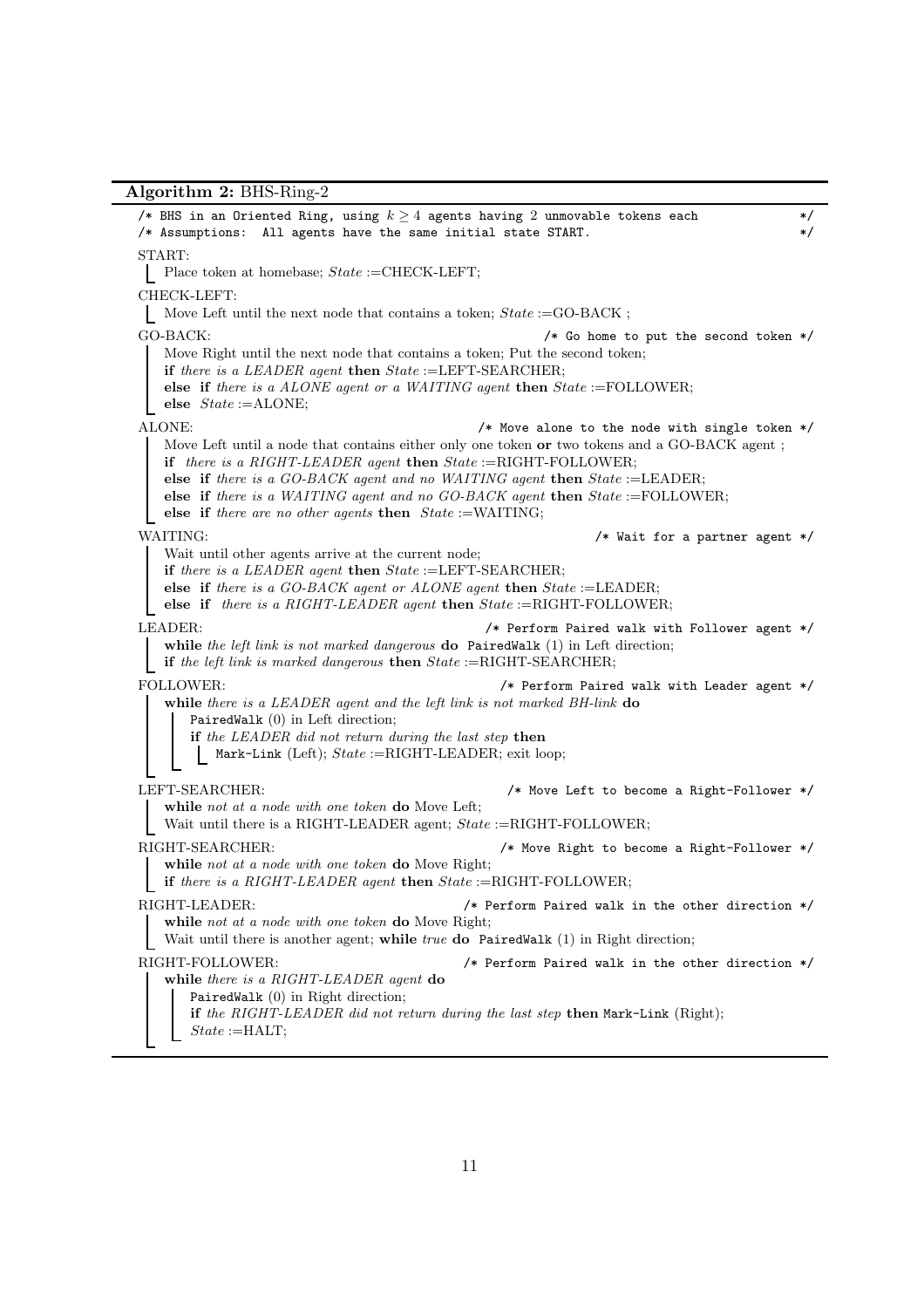Algorithm 3: BHS-Ring-3

<span id="page-11-0"></span>/\* BHS in Unoriented Ring, using  $k \geq 5$  agents having 2 unmovable tokens each \*/ START: Place token at homebase;  $State := \text{CHECK-LEFT};$ CHECK-LEFT: Move Left until the next node that contains a token;  $State := \text{CHECK-RIGHT}$ ; CHECK-RIGHT: Move Right until the next node that contains a token; Move Right again until the next node that contains some token;  $State := GO-BACK$ ; GO-BACK:  $\sqrt{*}$  Go home to put the second token  $\sqrt{*}$ Move Left until the next node that contains one token; Put the second token; if there is a RIGHT-LEADER agent then  $State := \text{RIGHT-FOLDWER}$ ; else if there is a LEADER agent then  $State := \text{SEARCHER};$ else if there is a ALONE agent or a WAITING agent then  $State := \text{FOLLOWER}:$ else  $State := \text{ALONE}$ ; ALONE: /\* Move alone to the node with single token \*/ Move Left until a node that contains either only one token or two tokens and a GO-BACK agent ; if there are no other agents then  $State := \text{WAITING}$ ; if there is a RIGHT-LEADER agent then  $State := RIGHT-FOLLOWER;$ else if there is a LEADER agent then State := SEARCHER; else if there is a WAITING agent and no GO-BACK agent then if there is another ALONE agent having same orientation as the WAITING agent then  $State := \text{SEARCHER};$ else State :=FOLLOWER; else if there is a GO-BACK agent and no WAITING agent then if there is another ALONE agent having same orientation as the GO-BACK agent then  $State := \text{SEARCHER};$ else | State :=LEADER; else  $State := \text{SEARCHER};$ WAITING:  $\sqrt{*}$  Wait for a partner agent  $\sqrt{*}$ Wait until other agents arrive at the current node; if there is a RIGHT-LEADER agent then  $State := \text{RIGHT-FOLLOWER};$ else if there is a GO-BACK or ALONE agent a and no LEADER agent then if there is another WAITING agent having same orientation as agent a then  $State := \text{SEARCHER};$ else  $State :=$ LEADER; else State :=SEARCHER;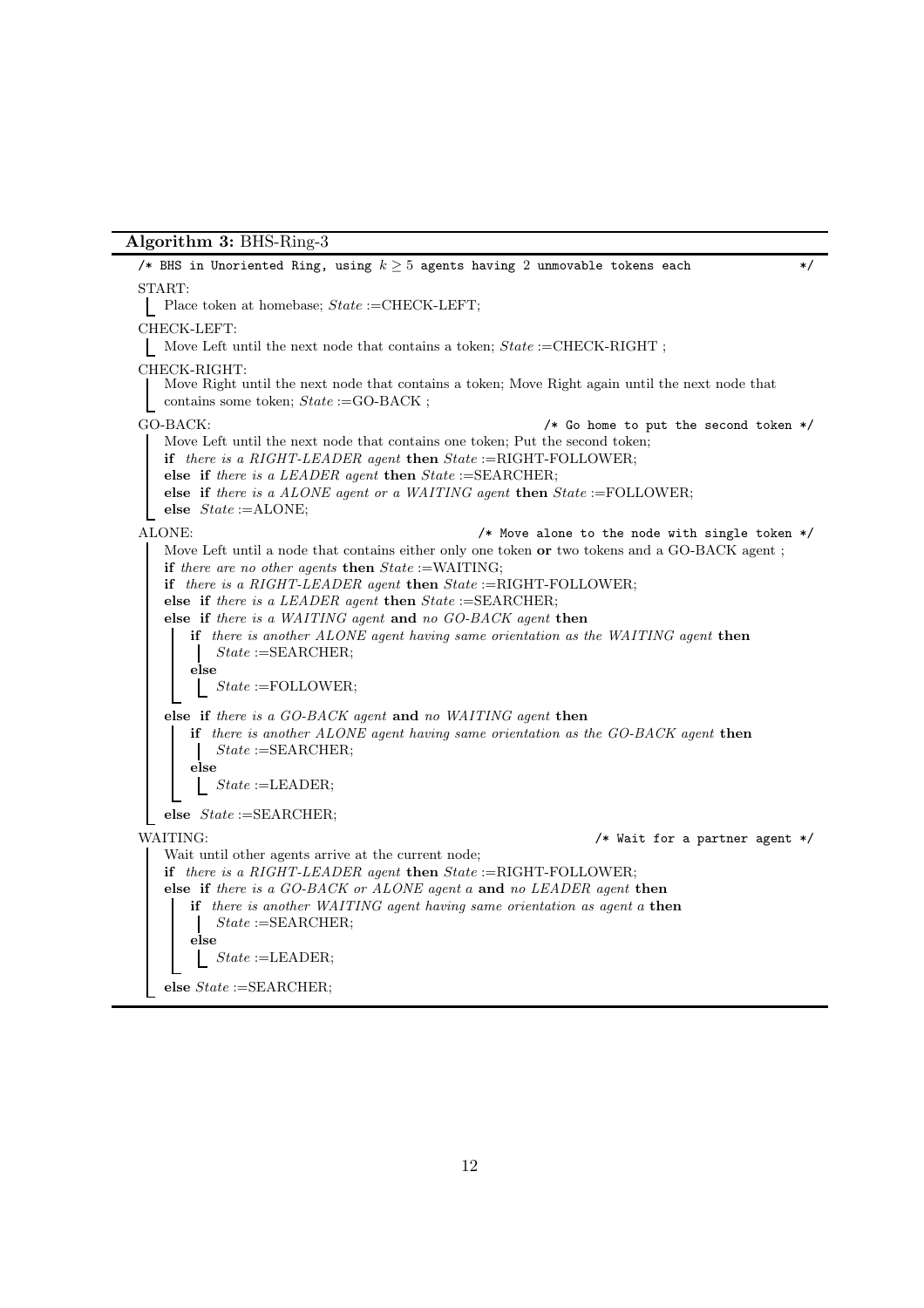#### Algorithm 4: Algorithm BHS-Ring-3 (Continued)

LEADER:

while the left link is not marked dangerous  $\bf{do}$  PairedWalk (1) in Left direction; if the left link is marked dangerous then  $State := \text{SEARCHER};$ FOLLOWER: Align orientation with the LEADER agent; while the left link is not marked BH-link do PairedWalk (0) in Left direction; if the LEADER did not return during the last step then Mark-Link (Left); State :=RIGHT-LEADER; Exit Loop; SEARCHER: /\* Go to the gate node to become RIGHT-FOLLOWER \*/ while not at a node with one token do Move Right;  $State := \overline{\text{RIGHT-FOLLOWER}}$ ; RIGHT-LEADER: /\* Find a Follower and perform Paired Walk \*/ while not at a node with one token do Move Right; if there is no other agent then repeat Move Right; Wait (2); until the current node contains one token if there is no other agent then repeat Move Left; until the current node contains one token while true do PairedWalk (1) in Right direction; RIGHT-FOLLOWER: Wait until there is a RIGHT-LEADER agent; Align orientation with the RIGHT-LEADER agent; while there is a RIGHT-LEADER agent do PairedWalk (0) in Right direction; if the RIGHT-LEADER did not return during the last step then Mark-Link (Right); Exit loop;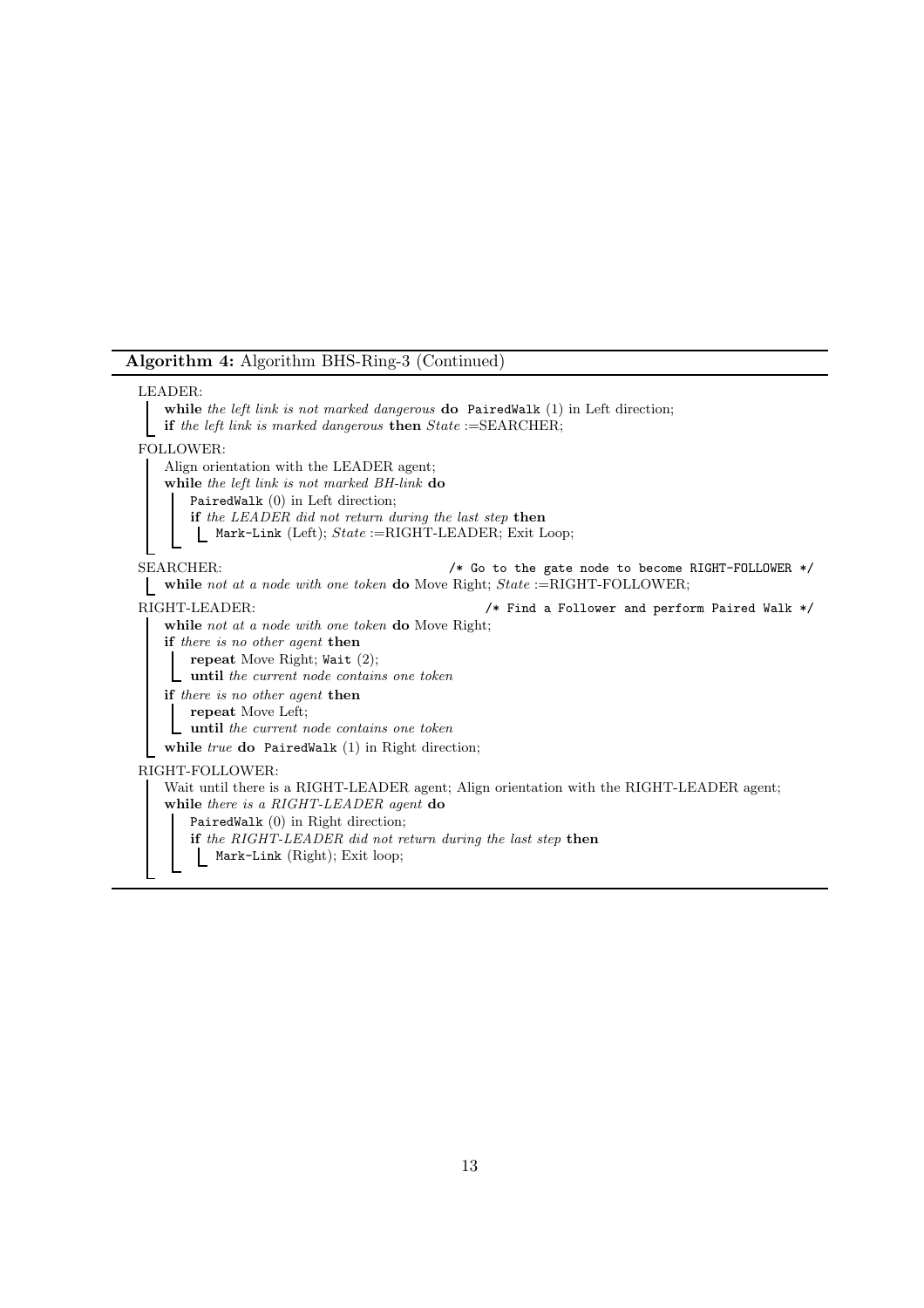- 6. A FOLLOWER agent performs Paired Walk until the corresponding leader falls into the black hole or they see a link marked dangerous. In the former case, the agent (state RIGHT-LEADER) moves to the gate node and waits for a partner to start Paired Walk in the other direction.
- 7. When a WAITING agent a meets a RIGHT-LEADER, agent a becomes a RIGHT-FOLLOWER and participates in the Paired Walk.
- 8. The algorithm has some additional rules to ensure that no two LEADERs are created at the same node at the same time. No agent becomes a LEADER if there is already another LEADER at the same node (In this case, the agent become a SEARCHER and eventually a RIGHT-FOLLOWER when it reaches the gate node).

When the algorithm BHS-Ring-2 is executed by four or more agents starting from distinct locations, the following properties hold:

- Exactly one CHECK-LEFT agent falls into the black hole.
- There is at least one LEADER agent and each LEADER has exactly one FOLLOWER.
- No two LEADER agents are created at the same time on the same node and thus, two LEADERs can not reach the black hole at the same time.
- There is exactly one RIGHT-LEADER agent and it falls into the black hole through the edge on the left side of the black hole.
- An agent in any state other than CHECK-LEFT, LEADER, or RIGHT-LEADER, never enters the black hole.

<span id="page-13-0"></span>Theorem 5.1 Algorithm BHS-Ring-2 correctly solves the black hole search problem in any oriented ring with 4 or more agents having constant memory and carrying two unmovable tokens each.

Proof : (Sketch) : Due to the above properties we know that at most three agents fall into the black hole. Thus there is at least one surviving agent at the end of the algorithm. Since there is at least one  $(LEADER, FOLLOWER)$  pair moving in the left direction, one of the links to the black hole is discovered and marked by this pair of agents. The FOLLOWER agent of this pair becomes the RIGHT-LEADER. At this point, only two agents have been destroyed (one LEADER and one CHECK-LEFT agent). Thus there exists at least one other agent and this agent will eventually reach the gate node, i.e., the only node having a single token (Note that an agent may wait only at node containing a single token). Thus, this agent will become the RIGHT-FOLLOWER and perform a Paired Walk with the RIGHT-LEADER to discover the other link to the black hole.

### 5.2 Unoriented Rings

For unoriented rings, we need at least 5 agents with two unmovable tokens each. The algorithm for unoriented rings with unmovable tokens is similar to the one for oriented rings, except that each agent chooses an orientation. When two agents meet and one has to follow the other, we assume that the state of the agent contains information about the orientation of the agent (i.e., the port at the current node considered by the agent to be  $Left$ ). Thus, when two agents meet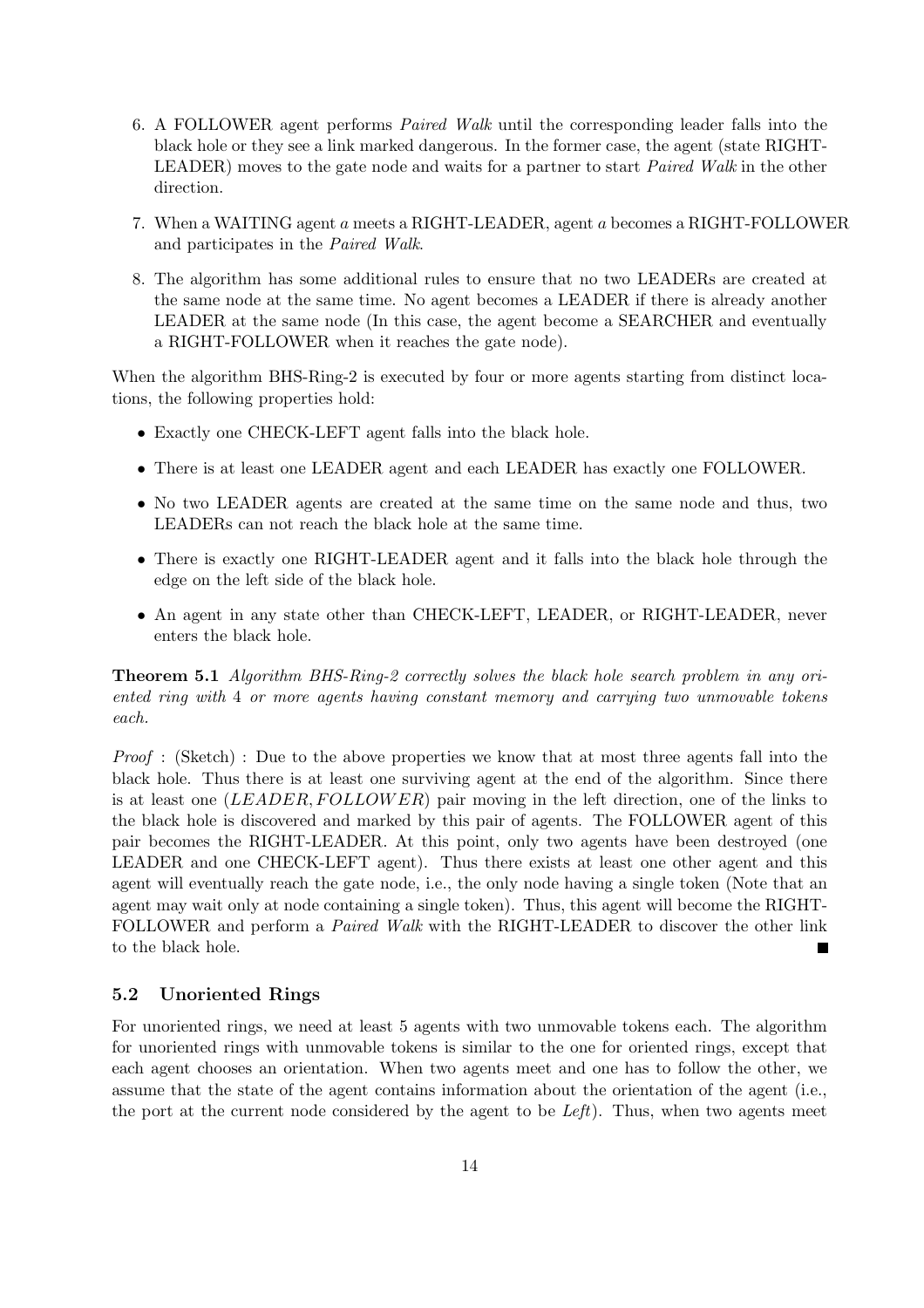at a node, one agent (e.g. the Follower) can orient itself according to the direction of the other agent (e.g. the Leader).

#### Algorithm BHS-Ring-3:

Each agent puts one token on its homebase, goes on its left until it sees another token and then returns to its homebase. Now the agent goes on its right until it sees a token and then returns again to the homebase. The agent now puts its second token on its homebase. During this operation exactly two agents will fall into the black hole. Each surviving agent walks to its left until it sees a node  $u$  with a single token. At this point the agent has to wait, since either there is a black hole ahead, or u is the homebase of an agent b that has not returned yet to put its second token.

It may happen that two agents arrive at node u at the same time from opposite directions. In this case, both agents can wait until another agent arrives. Note that in this case, the ring is safe on both directions until the next homebase and thus, an agent b (whose homebase is  $u$ ) would arrive within a finite time. When agent b arrives, only one of the waiting agents (the one having the same orientation as  $b$ ) changes to state LEADER and pairs-up with agent  $b$ . A similar case occurs when an agent a is waiting and two agents (both ALONE) arrive from different directions. Among these two agents, the one having the same orientation as agent a pairs up with agent a and starts the Paired Walk procedure.

As before there can be multiple leader-follower pairs performing *Paired Walk* in different parts of the ring. Note that no two LEADERs can be created at the same node at the same time. Thus, two LEADERs may not enter into the black hole at the same time from the same direction. After the first LEADER enters the black hole from one direction, the corresponding FOLLOWER agent marks the link as a dangerous link and thus, no other agents enter the black hole from the same direction.

We ensure that each LEADER agent has exactly one FOLLOWER agent. When the LEADER agent falls into the black hole, the corresponding FOLLOWER agent becomes the RIGHT-LEADER. The objective of the RIGHT-LEADER is to discover the other link incident to the black hole. The RIGHT-LEADER agent moves to the other end of the ring until the node with one token. Since we assume there are at least five agents, there must be either an unpaired agent at one of the gates or, there must be another (LEADER, FOLLOWER) pair that has already detected and marked the other link leading to the black hole. If the RIGHT-LEADER does not find a RIGHT-FOLLOWER at the first gate, it performs a *slow* walk to the other gate and returns again to the former gate. During the slow walk, it moves at one-third the speed of any other agent (i.e., waits two steps after each move). This ensures that it will meet another agent in at least one of the two gates. These two agents now starts the Paired Walk procedure in the other direction.

A complete description of the algorithm can be found in Algorithm [3.](#page-11-0) The following properties can be verified:

- 1. Exactly two agents fall into the black hole before placing their second token.
- 2. There is at least one LEADER and each LEADER has a corresponding FOLLOWER.
- 3. There is either one or two RIGHT-LEADER agents (with opposite orientations).
- 4. At most one LEADER or RIGHT-LEADER enters the black hole from each direction.
- 5. An agent in any other state never enters the black hole after placing its second token.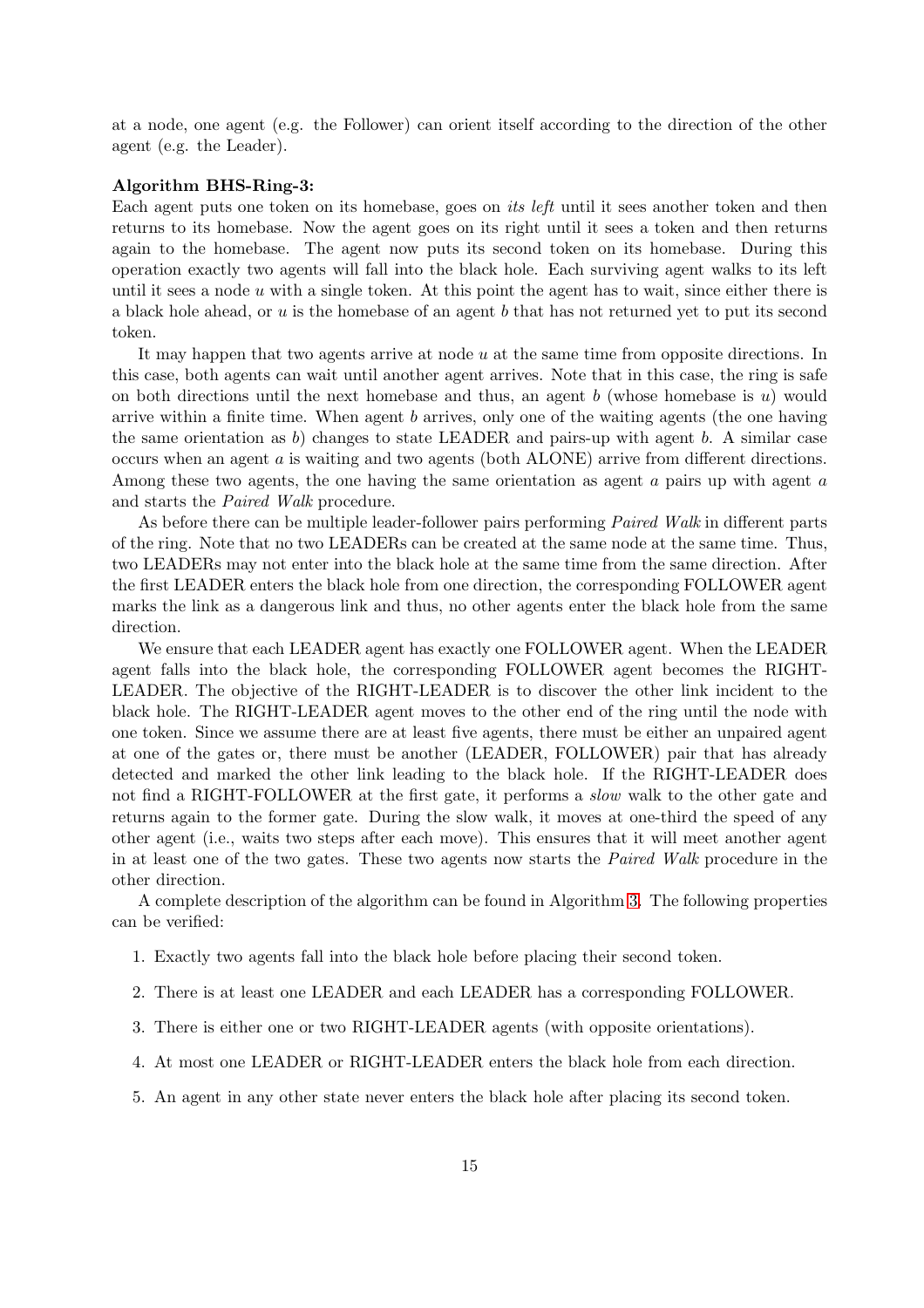<span id="page-15-0"></span>Due to the above properties, we know that at most 4 agents may fall into the black hole. We now show that both links to the black hole are actually discovered and marked as dangerous, during the algorithm.

**Theorem 5.2** Algorithm BHS-Ring-3 correctly solves the black hole search problem in unoriented ring with 5 or more agents having constant memory and carrying two unmovable tokens each.

*Proof* : (Sketch) Let v be the black hole and u and w be the gates. Assume nodes u, v and w appear in this order (say, in clockwise direction) with only non-homebase nodes between  $u$  and v and between v and w. Let us denote by  $d(u, v)$ ,  $d(v, w)$  and  $d(w, u)$  the distances between these nodes in the clockwise direction. Due to Property 2 above we know that there is at least one LEADER. Suppose there are two LEADERs moving in opposite directions. In this case, the two LEADER agents will fall into the black hole through distinct links, while executing the Paired Walk procedure. Thus, both links to the black hole will be marked by the corresponding FOLLOWER agents and BHS is solved.

The second scenario to consider is when there are multiple LEADER agents but they all have the same orientation. In this case, no two LEADERs are created at the same node at the same time. Only the first LEADER to reach the black hole falls into it and thus there will be exactly one RIGHT-LEADER agent (the FOLLOWER of the agent that falls into a black hole becomes RIGHT-LEADER). All the other LEADERs become RIGHT-FOLLOWER and they go to one of the gate nodes (say  $u$ ) and wait for the RIGHT-LEADER. We need to show that the RIGHT-LEADER would meet at least one RIGHT-FOLLOWER. There is a time difference of at most  $d(w, u)$  between the RIGHT-LEADER and any RIGHT-FOLLOWER. The RIGHT-LEADER traverses a path of length  $2(d(u, v) - 1) + 2d(w, u)$  before reaching the node u for the second time. During this time any RIGHT-FOLLOWER agent would have certainly reached node u and would be waiting for the RIGHT-LEADER. Thus, the RIGHT-LEADER meets at least one RIGHT-FOLLOWER and they perform the Paired Walk in the other direction to discover the other link to the black hole.

The third and only other possible scenario is when there is only one LEADER agent (and thus only one FOLLOWER). We know that one of the links to the black hole would be discovered by this (LEADER, FOLLOWER) pair. The FOLLOWER agent would eventually become RIGHT-LEADER. We need to show that the RIGHT-LEADER would meet at least one RIGHT-FOLLOWER. Suppose (w.l.o.g.) that the RIGHT-LEADER was created on the same side of the black hole as node  $u$ . Since there are at least 5 agents, there must be an unpaired agent waiting for a partner. The WAITING agent could be waiting either at node u or at node  $w$ . Note that the RIGHT-LEADER moves from  $u$  to  $w$ , waiting two steps after each edge traversal. This takes time  $3d(u, w)$ . Since no other agent makes more than  $3d(u, w)$  edge traversals before it starts waiting at the gate, the RIGHT-LEADER is guaranteed to find at least one waiting agent either at node w or at u when it returns. Thus this agent becomes RIGHT-FOLLOWER and joins the Paired Walk procedure. Hence, the second link to the black hole would be discovered by this pair of agents.

## 6 Conclusions

The results of this paper determine the minimum resources necessary for locating a black hole in synchronous ring networks. We presented algorithms that use the optimal number of agents and the optimal number of tokens per agent, while requiring only constant-size memory. Thus, all resources used by our algorithms are independent of the size of the network. Notice that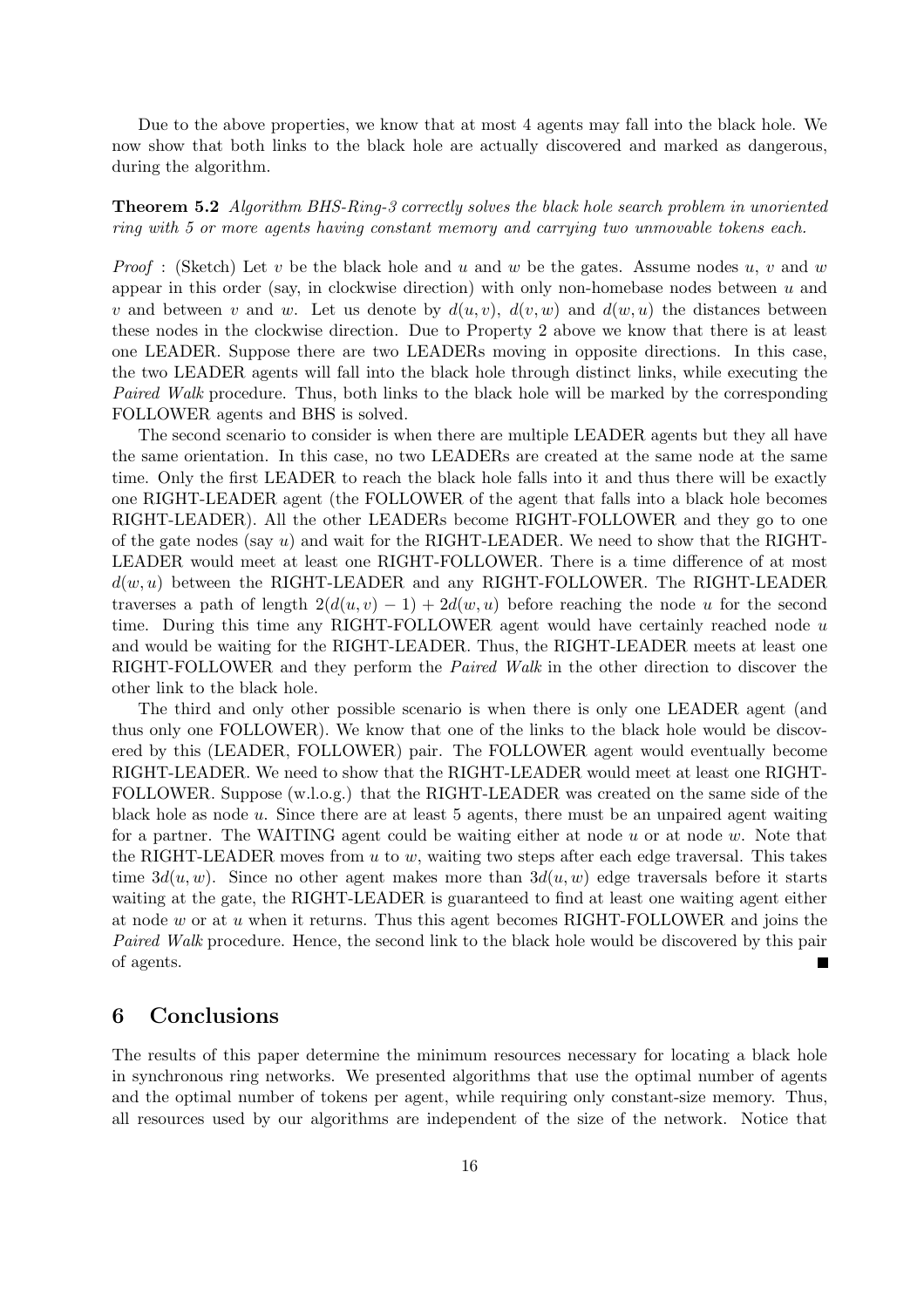all the algorithms presented in the paper have a time complexity of  $O(n)$  steps, so, they are asymptotically optimal for BHS in a ring. The main question answered by the paper is how the limitation on the memory of the agents influences the resources required for solving BHS. We show that the constant memory limitation has no influence on the resource requirements since the (matching) lower bounds hold even if the agents have unlimited memory. It would be interesting to investigate if similar tight results hold for BHS in other network topologies. We would also like to investigate the difference between 'pure' and 'enhanced' token model in terms of the minimum resources necessary for black hole search in higher degree networks.

## <span id="page-16-5"></span>References

- [1] M. A. Bender and D. Slonim. The power of team exploration: Two robots can learn unlabeled directed graphs. In Proceedings of 35th Annual Symposium on Foundations of Computer Science, pages 75–85, 1994.
- <span id="page-16-10"></span>[2] J. Chalopin, S. Das, and N. Santoro. Rendezvous of mobile agents in unknown graphs with faulty links. In Proceedings of 21st International Conference on Distributed Computing, pages 108–122, 2007.
- <span id="page-16-1"></span>[3] C. Cooper, R. Klasing, and T. Radzik. Searching for black-hole faults in a network using multiple agents. In Proceedings of 10th International Conference on Principles of Distributed Systems, LNCS 4305, pages 320–332, 2006.
- <span id="page-16-2"></span>[4] C. Cooper, R. Klasing, and T. Radzik. Locating and repairing faults in a network with mobile agents. Theoretical Computer Science, 411(14-15):1638–1647, 2010.
- <span id="page-16-11"></span>[5] J. Czyzowicz, S. Dobrev, R. Kralovic, S. Miklik, and D. Pardubska. Black hole search in directed graphs. In Proceedings of 16th International Colloquium on Structural Information and Communication Complexity, pages 182–194, 2009.
- <span id="page-16-3"></span>[6] J. Czyzowicz, D. Kowalski, E. Markou, and A. Pelc. Complexity of searching for a black hole. Fundamenta Informaticae, 71(2,3):229–242, 2006.
- <span id="page-16-6"></span><span id="page-16-4"></span>[7] J. Czyzowicz, D. Kowalski, E. Markou, and A. Pelc. Searching for a black hole in synchronous tree networks. Combinatorics, Probability & Computing,  $16(4)$ :595–619, 2007.
- <span id="page-16-7"></span>[8] X. Deng and C. H. Papadimitriou. Exploring an unknown graph. Journal of Graph Theory, 32(3):265–297, 1999.
- [9] S. Dobrev, P. Flocchini, R. Kralovic, G. Prencipe, P. Ruzicka, and N. Santoro. Optimal search for a black hole in common interconnection networks. Networks, 47(2):61–71, 2006.
- <span id="page-16-9"></span>[10] S. Dobrev, P. Flocchini, R. Kralovic, and N. Santoro. Exploring a dangerous unknown graph using tokens. In Proceedings of 5th IFIP International Conference on Theoretical Computer Science, pages 131–150, 2006.
- <span id="page-16-8"></span>[11] S. Dobrev, P. Flocchini, G. Prencipe, and N. Santoro. Searching for a black hole in arbitrary networks: Optimal mobile agents protocols. Distributed Computing, 19(1):1–19, 2006.
- <span id="page-16-0"></span>[12] S. Dobrev, P. Flocchini, G. Prencipe, and N. Santoro. Mobile search for a black hole in an anonymous ring. Algorithmica, 48:67–90, 2007.